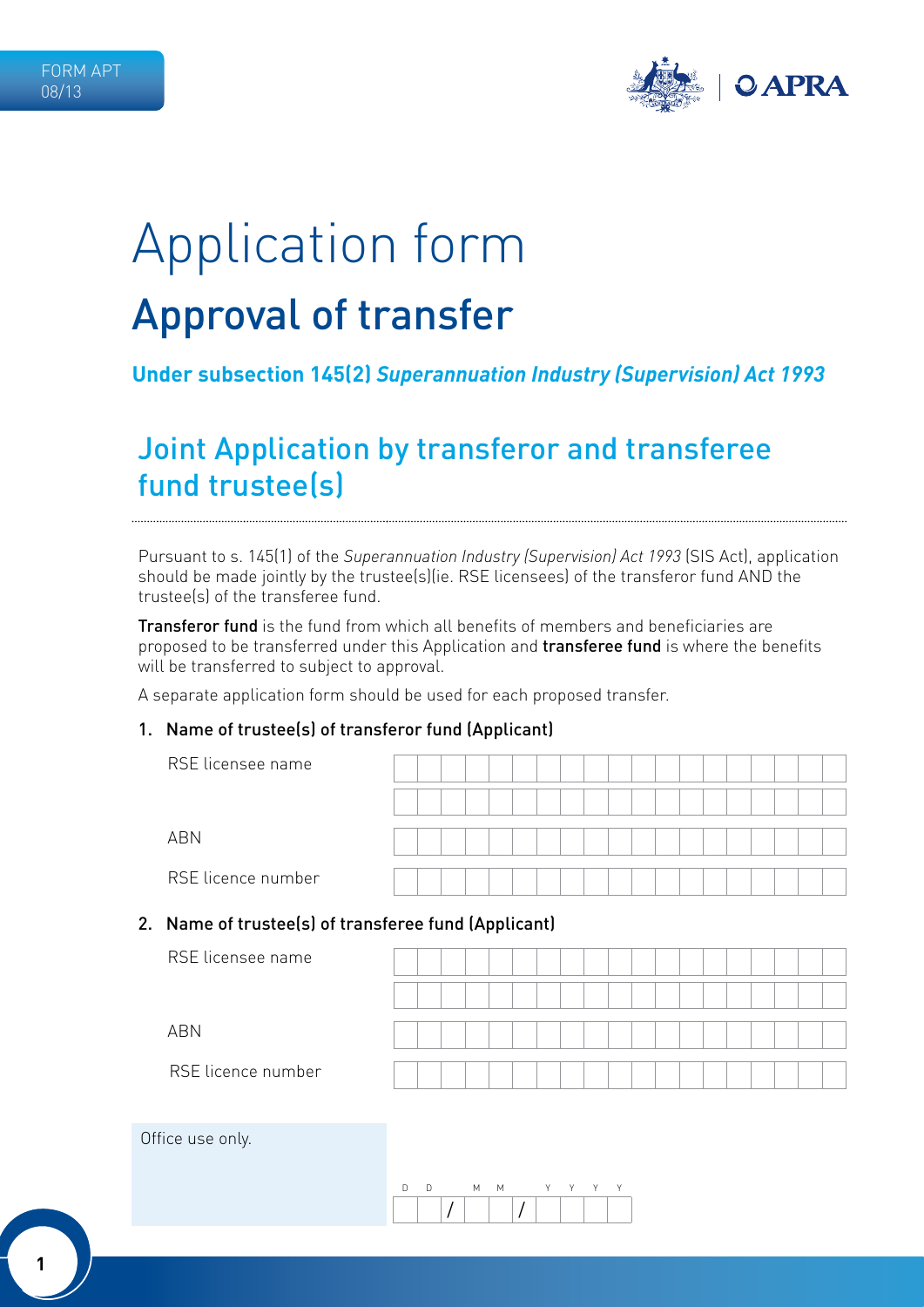

### Details of the proposed transfer

#### 3. Name and ABN of transferor fund

*(please attach an up-to-date copy of the governing rules of the fund)* Name

|            | . |  | $\tilde{\phantom{a}}$ |  |  |  |  |  |  |  |  |
|------------|---|--|-----------------------|--|--|--|--|--|--|--|--|
| Name       |   |  |                       |  |  |  |  |  |  |  |  |
|            |   |  |                       |  |  |  |  |  |  |  |  |
|            |   |  |                       |  |  |  |  |  |  |  |  |
| <b>ABN</b> |   |  |                       |  |  |  |  |  |  |  |  |

#### 4. Name and ABN of transferee fund

*(please attach an up-to-date copy of the governing rule of the fund)*

Name

ABN

| e |  |  |  |  |  |  |  |  |  |  |
|---|--|--|--|--|--|--|--|--|--|--|
|   |  |  |  |  |  |  |  |  |  |  |
|   |  |  |  |  |  |  |  |  |  |  |

In support of the Application for approval of transfer, applicants should provide APRA with upto-date copies of the governing rules together with a submission addressing all issues to be considered in accordance with s. 146 of the SIS Act.

## Section 146 Approval of transfer

- 1. APRA may approve the transfer of all benefits of members and beneficiaries in the transferor fund to the transferee fund in accordance with an application under s. 145 of the SIS Act if, and only if, APRA is satisfied that:
	- (a) either:
		- (i) reasonable attempts to bring about the transfer under another provision of this Act or under the regulations have failed; or
		- (ii) the transfer would take place under a scheme formulated under s. 142 of the SIS Act; and
	- (b) the transfer is reasonable in all the circumstances, having regard to:
		- (i) the benefit entitlements of members and beneficiaries under the governing rules of the transferor fund; and
		- (ii) the likely effect on the amount of those entitlements if those members and beneficiaries were to remain members and beneficiaries of the transferor fund; and
		- (iii) the benefit entitlements of members and beneficiaries under the governing rules of the transferee fund; and
		- (iv) the value of the assets transferred from the transferor fund to the transferee fund under the arrangement referred to in s. 144(1)(b) of the SIS Act; and
	- (c) the transfer would not adversely affect the interests of the members and beneficiaries of the transferee fund; and
	- (d) the transferee fund has an or an RSE licensee.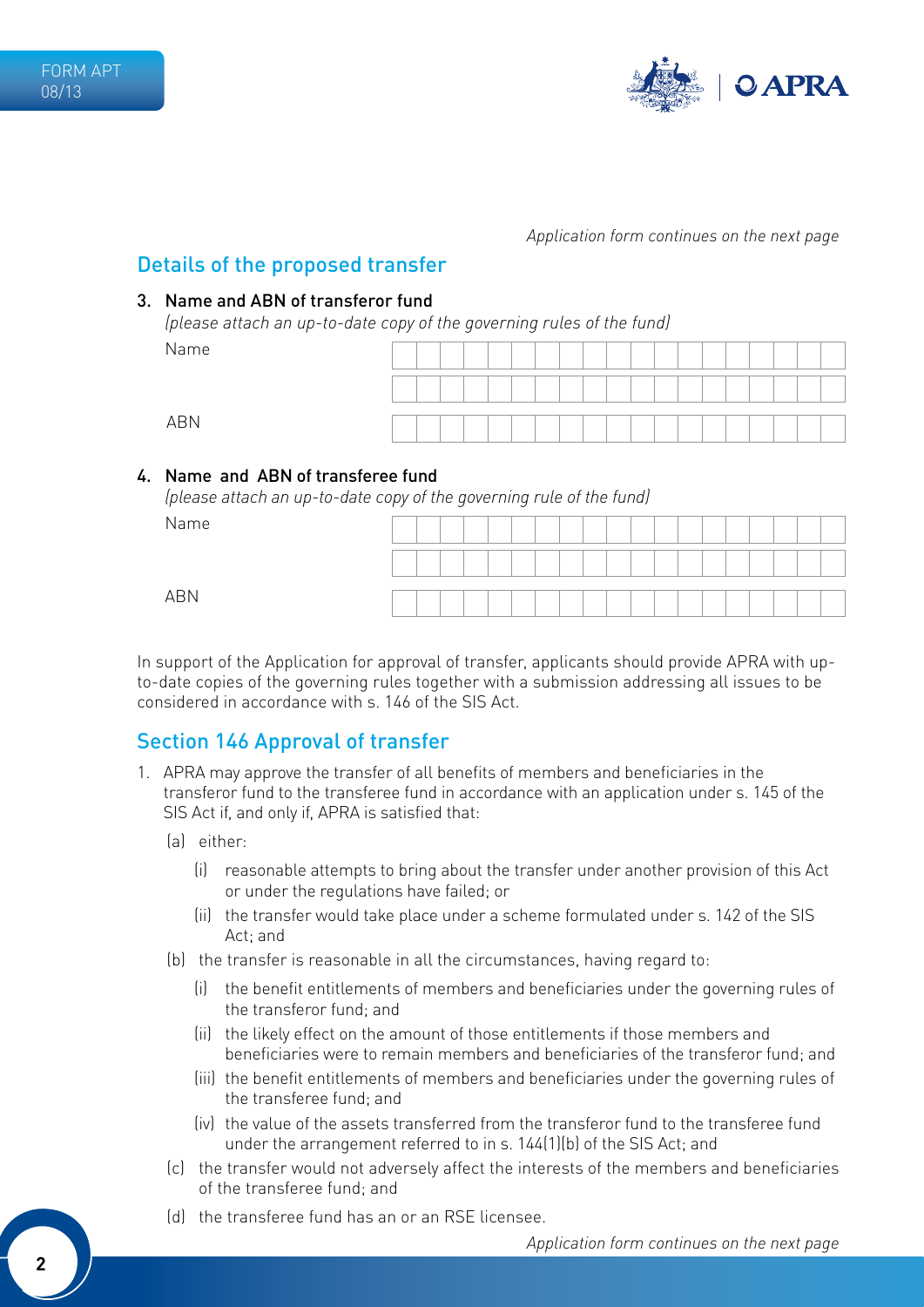

Please note, if trustee(s) of transferee fund is an RSE licensee(s), must ensure that it complies with Part 2A, Division 5 (Conditions on RSE licences) of the SIS Act at all times.

#### **Signatures**

Both applicants must sign.

If trustee is a body corporate, at least two directors to sign.

If trustee is a group of individual trustees, all individual trustee to sign.

# Signature of trustee(s) of transferor fund

| Name      |                   |             |                      |           |           |                      |             |    |                |             |  |  |  |  |  |
|-----------|-------------------|-------------|----------------------|-----------|-----------|----------------------|-------------|----|----------------|-------------|--|--|--|--|--|
|           |                   |             |                      |           |           |                      |             |    |                |             |  |  |  |  |  |
|           |                   |             |                      |           |           |                      |             |    |                |             |  |  |  |  |  |
| Capacity  |                   |             |                      |           |           |                      |             |    |                |             |  |  |  |  |  |
| Signature | SIGNATURE IN HERE |             |                      |           |           |                      |             |    |                |             |  |  |  |  |  |
|           |                   |             |                      |           |           |                      |             |    |                |             |  |  |  |  |  |
| Date      | $\mathsf D$       | $\mathsf D$ |                      | М         | ${\sf M}$ |                      | $\mathsf Y$ | Y  | $\mathsf{Y}$   | $\mathsf Y$ |  |  |  |  |  |
|           |                   |             | /                    |           |           | $\sqrt{\ }$          |             |    |                |             |  |  |  |  |  |
| Name      |                   |             |                      |           |           |                      |             |    |                |             |  |  |  |  |  |
|           |                   |             |                      |           |           |                      |             |    |                |             |  |  |  |  |  |
|           |                   |             |                      |           |           |                      |             |    |                |             |  |  |  |  |  |
| Capacity  |                   |             |                      |           |           |                      |             |    |                |             |  |  |  |  |  |
| Signature | SIGNATURE IN HERE |             |                      |           |           |                      |             |    |                |             |  |  |  |  |  |
|           |                   |             |                      |           |           |                      |             |    |                |             |  |  |  |  |  |
| Date      | $\mathsf D$       | $\mathsf D$ |                      | ${\sf M}$ | ${\sf M}$ |                      | $\mathsf Y$ | Y. | $\mathsf{Y}^-$ | $\mathsf Y$ |  |  |  |  |  |
|           |                   |             | $\sqrt{\phantom{a}}$ |           |           | $\sqrt{\phantom{a}}$ |             |    |                |             |  |  |  |  |  |
| Name      |                   |             |                      |           |           |                      |             |    |                |             |  |  |  |  |  |
|           |                   |             |                      |           |           |                      |             |    |                |             |  |  |  |  |  |
|           |                   |             |                      |           |           |                      |             |    |                |             |  |  |  |  |  |
| Capacity  |                   |             |                      |           |           |                      |             |    |                |             |  |  |  |  |  |
| Signature | SIGNATURE IN HERE |             |                      |           |           |                      |             |    |                |             |  |  |  |  |  |
|           |                   |             |                      |           |           |                      |             |    |                |             |  |  |  |  |  |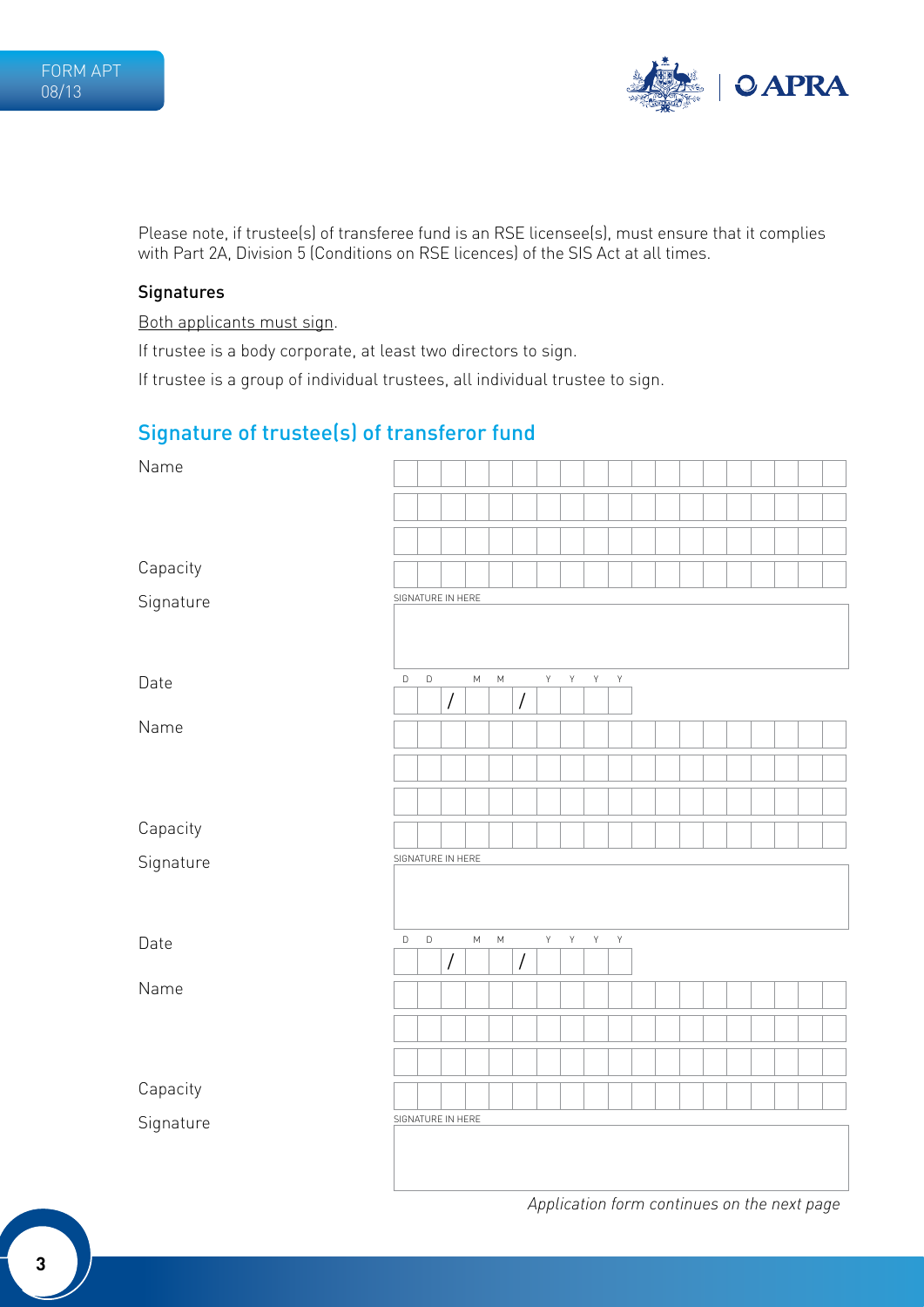

| Date      | D                 | $\mathsf D$ |                      | ${\sf M}$ | М         |                      | Y              | Y            | Y              | Y            |  |  |  |  |  |
|-----------|-------------------|-------------|----------------------|-----------|-----------|----------------------|----------------|--------------|----------------|--------------|--|--|--|--|--|
|           |                   |             | $\sqrt{\phantom{a}}$ |           |           | $\overline{1}$       |                |              |                |              |  |  |  |  |  |
| Name      |                   |             |                      |           |           |                      |                |              |                |              |  |  |  |  |  |
|           |                   |             |                      |           |           |                      |                |              |                |              |  |  |  |  |  |
|           |                   |             |                      |           |           |                      |                |              |                |              |  |  |  |  |  |
|           |                   |             |                      |           |           |                      |                |              |                |              |  |  |  |  |  |
| Capacity  |                   |             |                      |           |           |                      |                |              |                |              |  |  |  |  |  |
| Signature | SIGNATURE IN HERE |             |                      |           |           |                      |                |              |                |              |  |  |  |  |  |
|           |                   |             |                      |           |           |                      |                |              |                |              |  |  |  |  |  |
|           |                   |             |                      |           |           |                      |                |              |                |              |  |  |  |  |  |
| Date      | D                 | $\mathsf D$ |                      | ${\sf M}$ | ${\sf M}$ |                      | $\mathsf{Y}$   | Y            | $\mathsf{Y}$   | $\mathsf{Y}$ |  |  |  |  |  |
|           |                   |             | $\sqrt{\phantom{a}}$ |           |           | $\sqrt{\phantom{a}}$ |                |              |                |              |  |  |  |  |  |
| Name      |                   |             |                      |           |           |                      |                |              |                |              |  |  |  |  |  |
|           |                   |             |                      |           |           |                      |                |              |                |              |  |  |  |  |  |
|           |                   |             |                      |           |           |                      |                |              |                |              |  |  |  |  |  |
|           |                   |             |                      |           |           |                      |                |              |                |              |  |  |  |  |  |
| Capacity  |                   |             |                      |           |           |                      |                |              |                |              |  |  |  |  |  |
| Signature | SIGNATURE IN HERE |             |                      |           |           |                      |                |              |                |              |  |  |  |  |  |
|           |                   |             |                      |           |           |                      |                |              |                |              |  |  |  |  |  |
|           |                   |             |                      |           |           |                      |                |              |                |              |  |  |  |  |  |
| Date      | D                 | $\mathsf D$ |                      | ${\sf M}$ | ${\sf M}$ |                      | $\mathsf{Y}$   | $\mathsf{Y}$ | $\mathsf{Y}^-$ | $\mathsf{Y}$ |  |  |  |  |  |
|           |                   |             | $\sqrt{\phantom{a}}$ |           |           | $\sqrt{\phantom{a}}$ |                |              |                |              |  |  |  |  |  |
| Name      |                   |             |                      |           |           |                      |                |              |                |              |  |  |  |  |  |
|           |                   |             |                      |           |           |                      |                |              |                |              |  |  |  |  |  |
|           |                   |             |                      |           |           |                      |                |              |                |              |  |  |  |  |  |
|           |                   |             |                      |           |           |                      |                |              |                |              |  |  |  |  |  |
| Capacity  |                   |             |                      |           |           |                      |                |              |                |              |  |  |  |  |  |
| Signature | SIGNATURE IN HERE |             |                      |           |           |                      |                |              |                |              |  |  |  |  |  |
|           |                   |             |                      |           |           |                      |                |              |                |              |  |  |  |  |  |
|           |                   |             |                      |           |           |                      |                |              |                |              |  |  |  |  |  |
| Date      | $\mathsf D$       | $\mathsf D$ |                      | ${\sf M}$ | ${\sf M}$ |                      | $\mathsf{Y}^-$ | Y            | $\mathsf{Y}$   | $\mathsf Y$  |  |  |  |  |  |
|           |                   |             |                      |           |           |                      |                |              |                |              |  |  |  |  |  |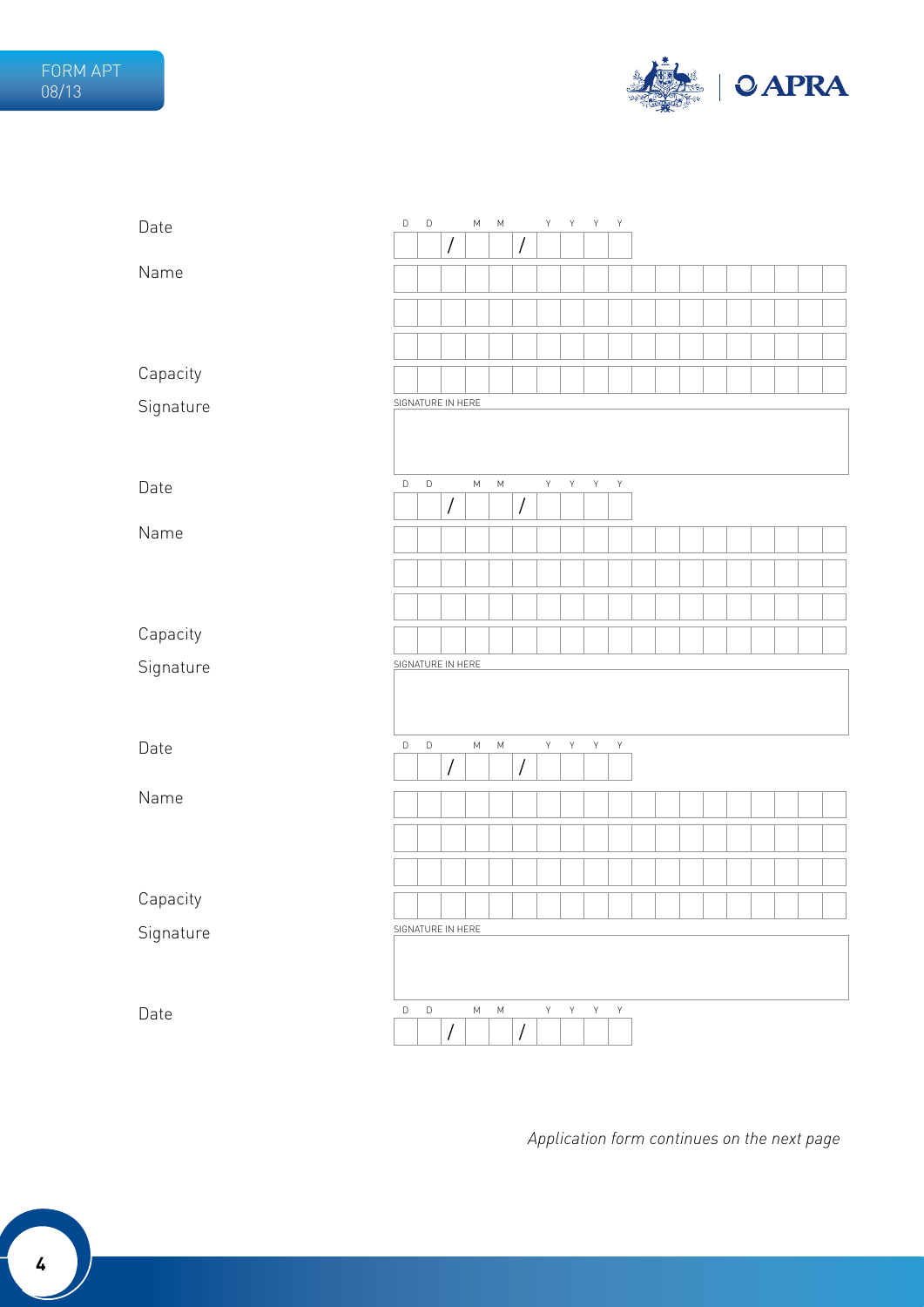

| Name      |             |                   |                |           |           |                      |   |   |              |              |  |  |  |  |  |
|-----------|-------------|-------------------|----------------|-----------|-----------|----------------------|---|---|--------------|--------------|--|--|--|--|--|
|           |             |                   |                |           |           |                      |   |   |              |              |  |  |  |  |  |
|           |             |                   |                |           |           |                      |   |   |              |              |  |  |  |  |  |
| Capacity  |             |                   |                |           |           |                      |   |   |              |              |  |  |  |  |  |
| Signature |             | SIGNATURE IN HERE |                |           |           |                      |   |   |              |              |  |  |  |  |  |
|           |             |                   |                |           |           |                      |   |   |              |              |  |  |  |  |  |
| Date      | $\mathsf D$ | $\mathsf D$       |                | ${\sf M}$ | ${\sf M}$ |                      | Y | Y | $\mathsf{Y}$ | $\mathsf{Y}$ |  |  |  |  |  |
|           |             |                   | $\overline{I}$ |           |           | $\sqrt{\phantom{a}}$ |   |   |              |              |  |  |  |  |  |
| Name      |             |                   |                |           |           |                      |   |   |              |              |  |  |  |  |  |
|           |             |                   |                |           |           |                      |   |   |              |              |  |  |  |  |  |
|           |             |                   |                |           |           |                      |   |   |              |              |  |  |  |  |  |
| Capacity  |             |                   |                |           |           |                      |   |   |              |              |  |  |  |  |  |
| Signature |             | SIGNATURE IN HERE |                |           |           |                      |   |   |              |              |  |  |  |  |  |
|           |             |                   |                |           |           |                      |   |   |              |              |  |  |  |  |  |
| Date      | D           | D                 |                | ${\sf M}$ | ${\sf M}$ |                      | Y | Y | Y            | Υ            |  |  |  |  |  |
| Name      |             |                   | $\overline{1}$ |           |           | $\sqrt{\phantom{a}}$ |   |   |              |              |  |  |  |  |  |
|           |             |                   |                |           |           |                      |   |   |              |              |  |  |  |  |  |
|           |             |                   |                |           |           |                      |   |   |              |              |  |  |  |  |  |
|           |             |                   |                |           |           |                      |   |   |              |              |  |  |  |  |  |
| Capacity  |             |                   |                |           |           |                      |   |   |              |              |  |  |  |  |  |
| Signature |             | SIGNATURE IN HERE |                |           |           |                      |   |   |              |              |  |  |  |  |  |
|           |             |                   |                |           |           |                      |   |   |              |              |  |  |  |  |  |
|           |             |                   |                |           |           |                      |   |   |              |              |  |  |  |  |  |
| Date      | D           | D                 | $\overline{1}$ | М         | М         | $\sqrt{\phantom{a}}$ | Y | Y | Y            | Y            |  |  |  |  |  |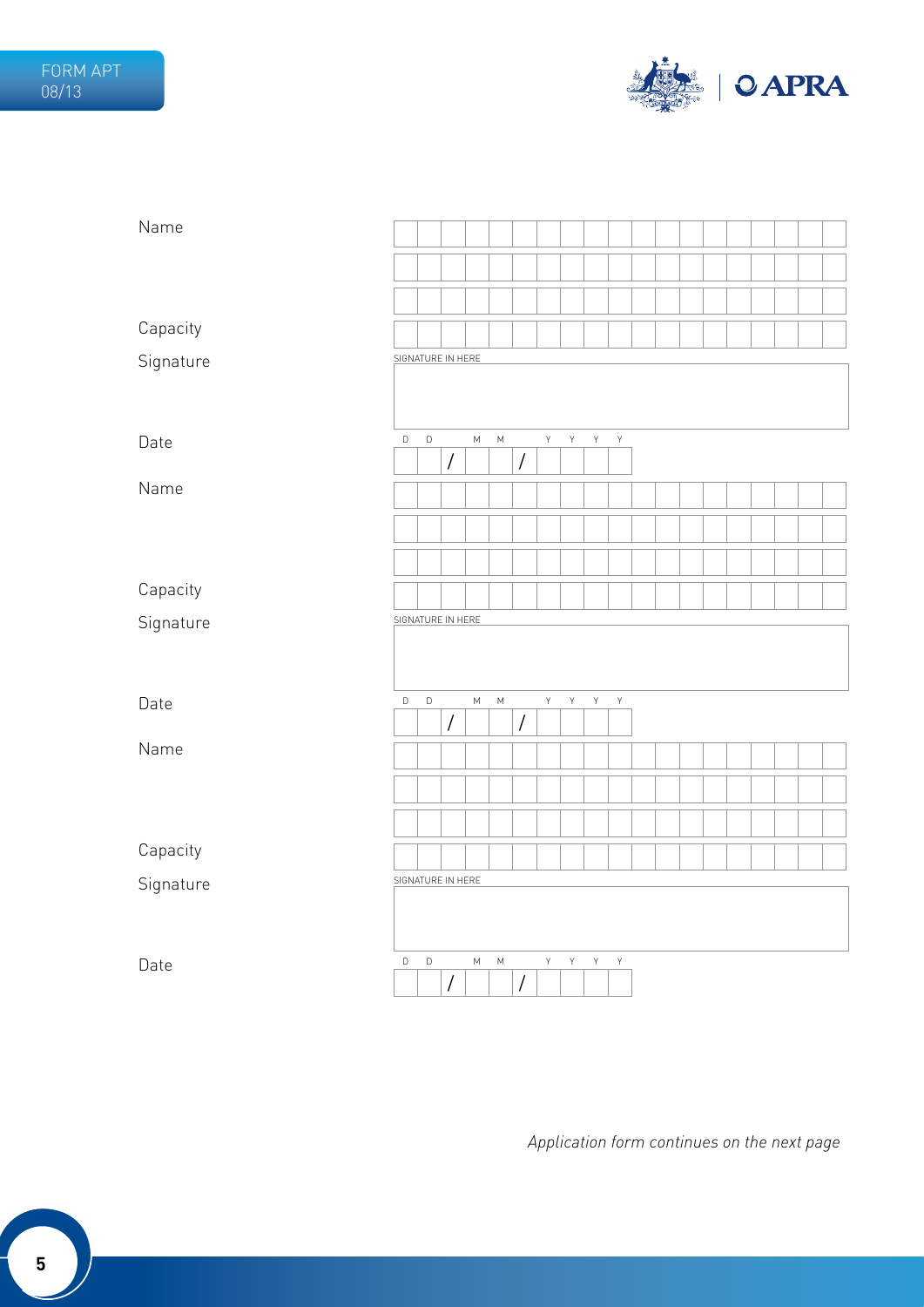

| Name      |             |             |                      |           |                                                                                       |                      |             |                |              |              |  |  |  |  |  |
|-----------|-------------|-------------|----------------------|-----------|---------------------------------------------------------------------------------------|----------------------|-------------|----------------|--------------|--------------|--|--|--|--|--|
|           |             |             |                      |           |                                                                                       |                      |             |                |              |              |  |  |  |  |  |
|           |             |             |                      |           |                                                                                       |                      |             |                |              |              |  |  |  |  |  |
| Capacity  |             |             |                      |           |                                                                                       |                      |             |                |              |              |  |  |  |  |  |
| Signature |             |             | SIGNATURE IN HERE    |           |                                                                                       |                      |             |                |              |              |  |  |  |  |  |
|           |             |             |                      |           |                                                                                       |                      |             |                |              |              |  |  |  |  |  |
| Date      | $\mathsf D$ | $\mathsf D$ |                      | ${\sf M}$ | $\mathsf{M}% _{T}=\mathsf{M}_{T}\!\left( a,b\right) ,\ \mathsf{M}_{T}=\mathsf{M}_{T}$ |                      | $\mathsf Y$ | $\mathsf{Y}$   | $\mathsf{Y}$ | $\mathsf Y$  |  |  |  |  |  |
|           |             |             | $\sqrt{\phantom{a}}$ |           |                                                                                       | $\sqrt{\phantom{a}}$ |             |                |              |              |  |  |  |  |  |
| Name      |             |             |                      |           |                                                                                       |                      |             |                |              |              |  |  |  |  |  |
|           |             |             |                      |           |                                                                                       |                      |             |                |              |              |  |  |  |  |  |
|           |             |             |                      |           |                                                                                       |                      |             |                |              |              |  |  |  |  |  |
| Capacity  |             |             |                      |           |                                                                                       |                      |             |                |              |              |  |  |  |  |  |
| Signature |             |             | SIGNATURE IN HERE    |           |                                                                                       |                      |             |                |              |              |  |  |  |  |  |
|           |             |             |                      |           |                                                                                       |                      |             |                |              |              |  |  |  |  |  |
| Date      | $\mathsf D$ | $\mathsf D$ |                      | ${\sf M}$ | ${\sf M}$                                                                             |                      | $\mathsf Y$ | Y              | Y            | $\mathsf{Y}$ |  |  |  |  |  |
|           |             |             | $\sqrt{\phantom{a}}$ |           |                                                                                       | $\sqrt{\phantom{a}}$ |             |                |              |              |  |  |  |  |  |
| Name      |             |             |                      |           |                                                                                       |                      |             |                |              |              |  |  |  |  |  |
|           |             |             |                      |           |                                                                                       |                      |             |                |              |              |  |  |  |  |  |
|           |             |             |                      |           |                                                                                       |                      |             |                |              |              |  |  |  |  |  |
| Capacity  |             |             |                      |           |                                                                                       |                      |             |                |              |              |  |  |  |  |  |
| Signature |             |             | SIGNATURE IN HERE    |           |                                                                                       |                      |             |                |              |              |  |  |  |  |  |
|           |             |             |                      |           |                                                                                       |                      |             |                |              |              |  |  |  |  |  |
|           |             |             |                      |           |                                                                                       |                      |             |                |              |              |  |  |  |  |  |
| Date      | D           | $\mathsf D$ | $\sqrt{\ }$          | ${\sf M}$ | ${\sf M}$                                                                             | $\sqrt{\ }$          | $\mathsf Y$ | $\mathsf{Y}^-$ | Y            | Y            |  |  |  |  |  |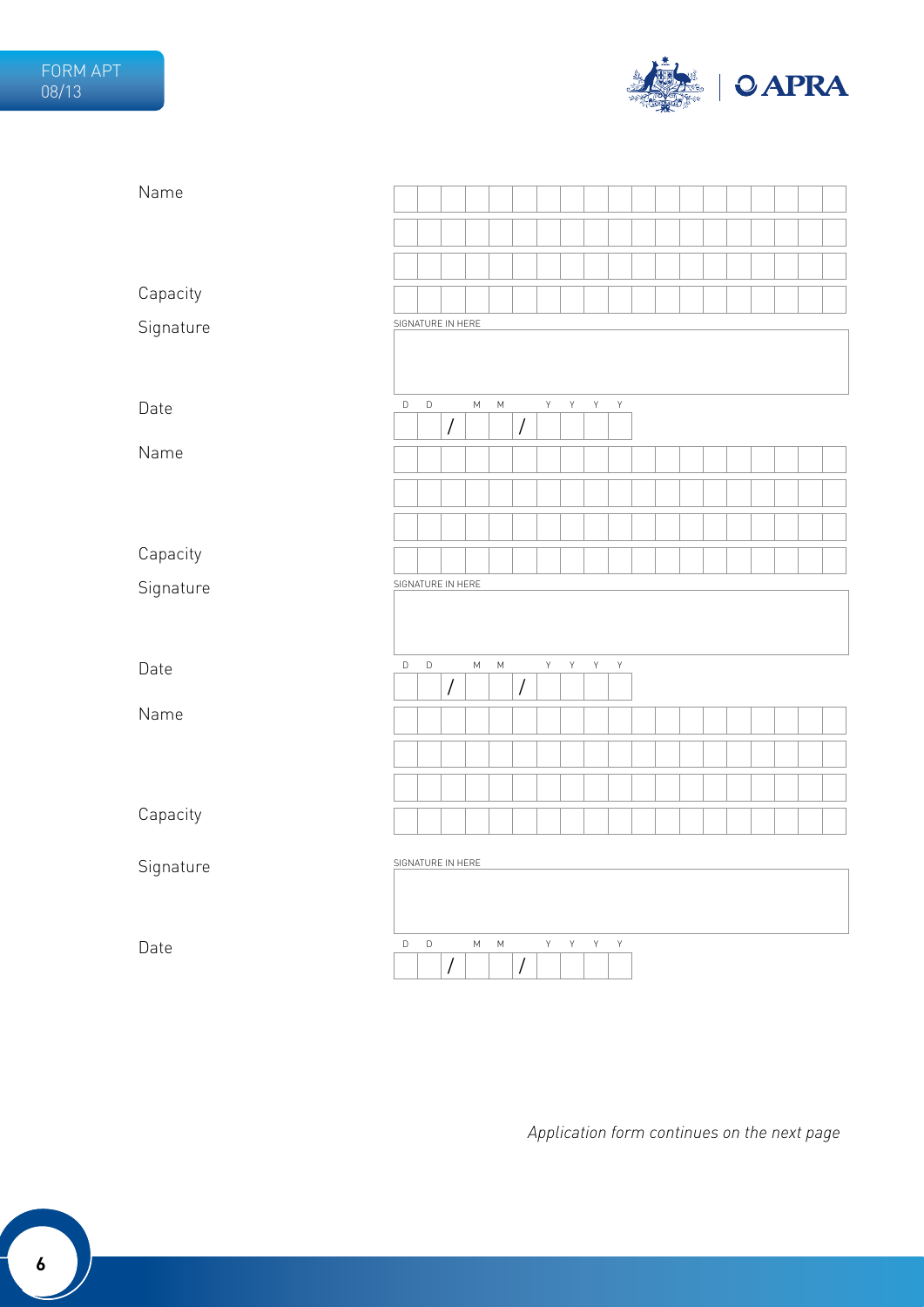

# Signature of trustee(s) of transferee fund

| Name      |                   |             |                      |           |           |                      |             |             |             |             |  |  |  |  |  |
|-----------|-------------------|-------------|----------------------|-----------|-----------|----------------------|-------------|-------------|-------------|-------------|--|--|--|--|--|
|           |                   |             |                      |           |           |                      |             |             |             |             |  |  |  |  |  |
|           |                   |             |                      |           |           |                      |             |             |             |             |  |  |  |  |  |
|           |                   |             |                      |           |           |                      |             |             |             |             |  |  |  |  |  |
|           |                   |             |                      |           |           |                      |             |             |             |             |  |  |  |  |  |
| Capacity  |                   |             |                      |           |           |                      |             |             |             |             |  |  |  |  |  |
| Signature | SIGNATURE IN HERE |             |                      |           |           |                      |             |             |             |             |  |  |  |  |  |
|           |                   |             |                      |           |           |                      |             |             |             |             |  |  |  |  |  |
|           |                   |             |                      |           |           |                      |             |             |             |             |  |  |  |  |  |
| Date      | $\mathsf D$       | $\mathsf D$ |                      | ${\sf M}$ | ${\sf M}$ |                      | $\mathsf Y$ | $\mathsf Y$ | $\mathsf Y$ | $\mathsf Y$ |  |  |  |  |  |
|           |                   |             | $\sqrt{\phantom{a}}$ |           |           | $\sqrt{\phantom{a}}$ |             |             |             |             |  |  |  |  |  |
| Name      |                   |             |                      |           |           |                      |             |             |             |             |  |  |  |  |  |
|           |                   |             |                      |           |           |                      |             |             |             |             |  |  |  |  |  |
|           |                   |             |                      |           |           |                      |             |             |             |             |  |  |  |  |  |
|           |                   |             |                      |           |           |                      |             |             |             |             |  |  |  |  |  |
| Capacity  |                   |             |                      |           |           |                      |             |             |             |             |  |  |  |  |  |
|           | SIGNATURE IN HERE |             |                      |           |           |                      |             |             |             |             |  |  |  |  |  |
| Signature |                   |             |                      |           |           |                      |             |             |             |             |  |  |  |  |  |
|           |                   |             |                      |           |           |                      |             |             |             |             |  |  |  |  |  |
|           |                   |             |                      |           |           |                      |             |             |             |             |  |  |  |  |  |
| Date      | D                 | $\mathsf D$ |                      | ${\sf M}$ | ${\sf M}$ |                      | $\mathsf Y$ | $\mathsf Y$ | $\mathsf Y$ | $\mathsf Y$ |  |  |  |  |  |
|           |                   |             | $\sqrt{\phantom{a}}$ |           |           | $\overline{1}$       |             |             |             |             |  |  |  |  |  |
| Name      |                   |             |                      |           |           |                      |             |             |             |             |  |  |  |  |  |
|           |                   |             |                      |           |           |                      |             |             |             |             |  |  |  |  |  |
|           |                   |             |                      |           |           |                      |             |             |             |             |  |  |  |  |  |
|           |                   |             |                      |           |           |                      |             |             |             |             |  |  |  |  |  |
| Capacity  |                   |             |                      |           |           |                      |             |             |             |             |  |  |  |  |  |
| Signature | SIGNATURE IN HERE |             |                      |           |           |                      |             |             |             |             |  |  |  |  |  |
|           |                   |             |                      |           |           |                      |             |             |             |             |  |  |  |  |  |
|           |                   |             |                      |           |           |                      |             |             |             |             |  |  |  |  |  |
| Date      | D                 | $\mathsf D$ |                      | М         | ${\sf M}$ |                      | Y           | Y           | $\mathsf Y$ | $\mathsf Y$ |  |  |  |  |  |
|           |                   |             | $\overline{1}$       |           |           | $\overline{1}$       |             |             |             |             |  |  |  |  |  |
|           |                   |             |                      |           |           |                      |             |             |             |             |  |  |  |  |  |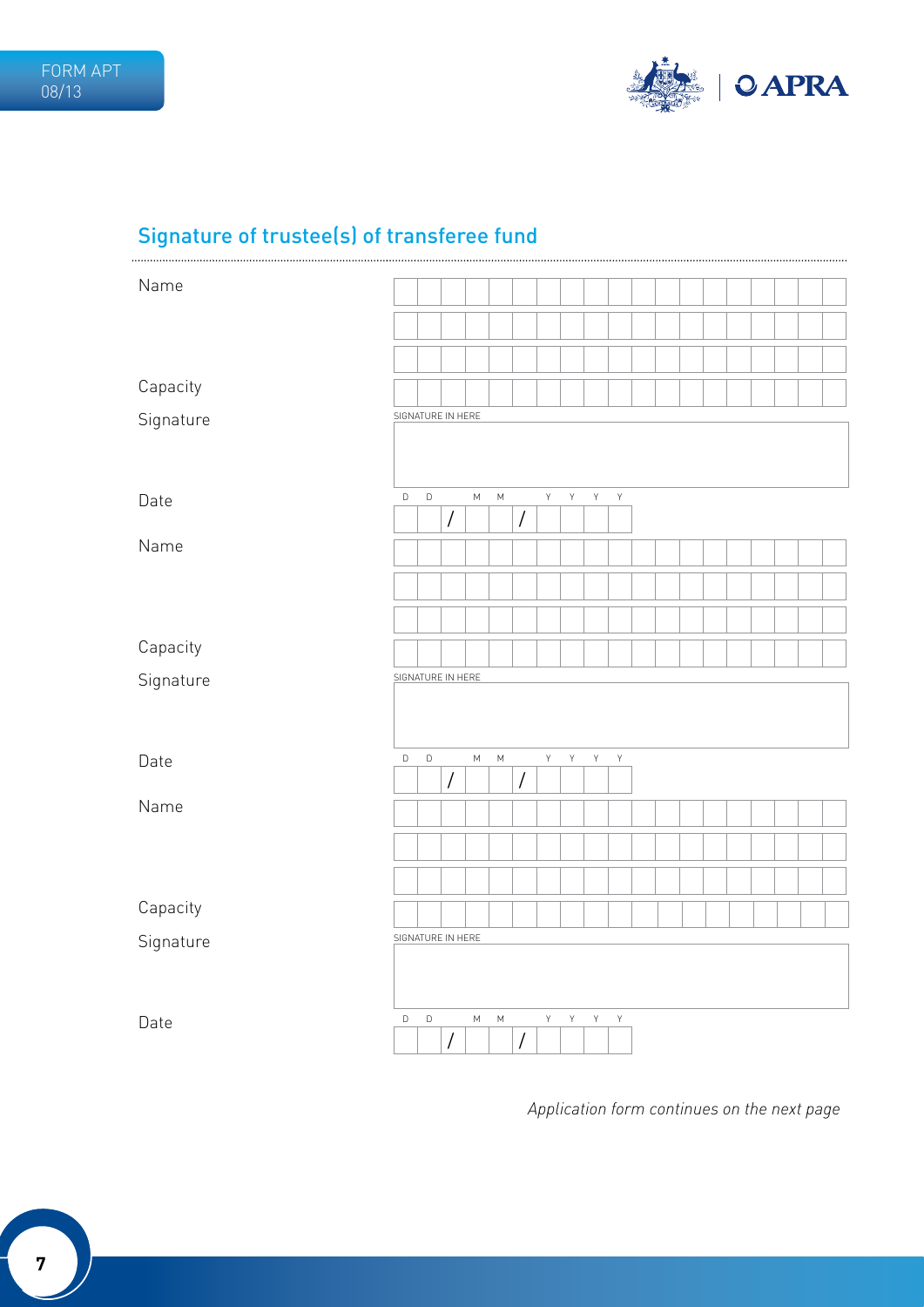

| Name      |                   |             |                      |           |           |                      |                |              |                         |             |                                             |  |  |  |  |
|-----------|-------------------|-------------|----------------------|-----------|-----------|----------------------|----------------|--------------|-------------------------|-------------|---------------------------------------------|--|--|--|--|
|           |                   |             |                      |           |           |                      |                |              |                         |             |                                             |  |  |  |  |
|           |                   |             |                      |           |           |                      |                |              |                         |             |                                             |  |  |  |  |
| Capacity  |                   |             |                      |           |           |                      |                |              |                         |             |                                             |  |  |  |  |
| Signature | SIGNATURE IN HERE |             |                      |           |           |                      |                |              |                         |             |                                             |  |  |  |  |
|           |                   |             |                      |           |           |                      |                |              |                         |             |                                             |  |  |  |  |
|           |                   |             |                      |           |           |                      |                |              |                         |             |                                             |  |  |  |  |
| Date      | $\mathsf D$       | $\mathsf D$ | $\prime$             | ${\sf M}$ | ${\sf M}$ | $\sqrt{\phantom{a}}$ | $\mathsf{Y}^-$ | $\mathsf Y$  | Y                       | $\mathsf Y$ |                                             |  |  |  |  |
| Name      |                   |             |                      |           |           |                      |                |              |                         |             |                                             |  |  |  |  |
|           |                   |             |                      |           |           |                      |                |              |                         |             |                                             |  |  |  |  |
|           |                   |             |                      |           |           |                      |                |              |                         |             |                                             |  |  |  |  |
|           |                   |             |                      |           |           |                      |                |              |                         |             |                                             |  |  |  |  |
| Capacity  | SIGNATURE IN HERE |             |                      |           |           |                      |                |              |                         |             |                                             |  |  |  |  |
| Signature |                   |             |                      |           |           |                      |                |              |                         |             |                                             |  |  |  |  |
|           |                   |             |                      |           |           |                      |                |              |                         |             |                                             |  |  |  |  |
| Date      | $\mathsf D$       | $\mathsf D$ |                      | ${\sf M}$ | ${\sf M}$ |                      | $\mathsf{Y}^-$ | $\mathsf{Y}$ | Y                       | $\mathsf Y$ |                                             |  |  |  |  |
|           |                   |             | $\sqrt{\phantom{a}}$ |           |           | $\sqrt{\phantom{a}}$ |                |              |                         |             |                                             |  |  |  |  |
| Name      |                   |             |                      |           |           |                      |                |              |                         |             |                                             |  |  |  |  |
|           |                   |             |                      |           |           |                      |                |              |                         |             |                                             |  |  |  |  |
|           |                   |             |                      |           |           |                      |                |              |                         |             |                                             |  |  |  |  |
| Capacity  |                   |             |                      |           |           |                      |                |              |                         |             |                                             |  |  |  |  |
| Signature | SIGNATURE IN HERE |             |                      |           |           |                      |                |              |                         |             |                                             |  |  |  |  |
|           |                   |             |                      |           |           |                      |                |              |                         |             |                                             |  |  |  |  |
|           |                   |             |                      |           |           |                      |                |              |                         |             |                                             |  |  |  |  |
| Date      | $\mathsf D$       | $\mathsf D$ | $\sqrt{\phantom{a}}$ | ${\sf M}$ | ${\sf M}$ | $\sqrt{\phantom{a}}$ | Y -            | Y            | $\mathsf{Y}=\mathsf{Y}$ |             |                                             |  |  |  |  |
| Name      |                   |             |                      |           |           |                      |                |              |                         |             |                                             |  |  |  |  |
|           |                   |             |                      |           |           |                      |                |              |                         |             |                                             |  |  |  |  |
|           |                   |             |                      |           |           |                      |                |              |                         |             |                                             |  |  |  |  |
| Capacity  |                   |             |                      |           |           |                      |                |              |                         |             |                                             |  |  |  |  |
| Signature | SIGNATURE IN HERE |             |                      |           |           |                      |                |              |                         |             |                                             |  |  |  |  |
|           |                   |             |                      |           |           |                      |                |              |                         |             |                                             |  |  |  |  |
|           |                   |             |                      |           |           |                      |                |              |                         |             |                                             |  |  |  |  |
| Date      | $\mathsf D$       | $\mathsf D$ |                      | М         | ${\sf M}$ |                      | Y -            | Y .          | $\mathsf{Y}=\mathsf{Y}$ |             |                                             |  |  |  |  |
|           |                   |             | $\bigg)$             |           |           | $\sqrt{\phantom{a}}$ |                |              |                         |             |                                             |  |  |  |  |
|           |                   |             |                      |           |           |                      |                |              |                         |             | Application form continues on the next page |  |  |  |  |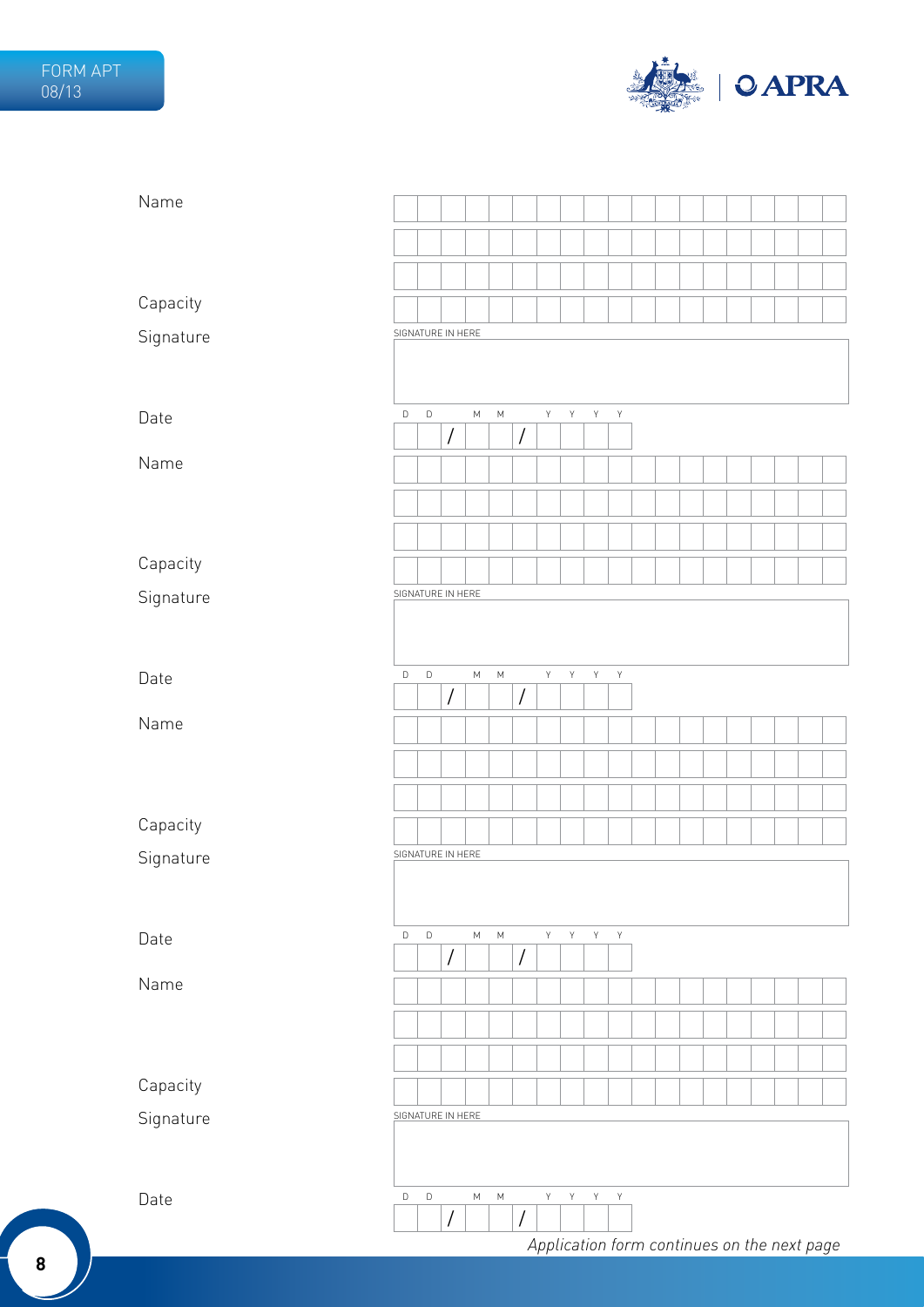

| Name      |                   |             |                      |           |           |                      |             |              |             |              |  |  |  |  |  |
|-----------|-------------------|-------------|----------------------|-----------|-----------|----------------------|-------------|--------------|-------------|--------------|--|--|--|--|--|
|           |                   |             |                      |           |           |                      |             |              |             |              |  |  |  |  |  |
|           |                   |             |                      |           |           |                      |             |              |             |              |  |  |  |  |  |
| Capacity  |                   |             |                      |           |           |                      |             |              |             |              |  |  |  |  |  |
| Signature | SIGNATURE IN HERE |             |                      |           |           |                      |             |              |             |              |  |  |  |  |  |
|           |                   |             |                      |           |           |                      |             |              |             |              |  |  |  |  |  |
| Date      | $\mathsf D$       | $\mathsf D$ | $\sqrt{2}$           | ${\sf M}$ | ${\sf M}$ | $\prime$             | $\mathsf Y$ | $\mathsf{Y}$ | $\mathsf Y$ | $\mathsf Y$  |  |  |  |  |  |
| Name      |                   |             |                      |           |           |                      |             |              |             |              |  |  |  |  |  |
|           |                   |             |                      |           |           |                      |             |              |             |              |  |  |  |  |  |
|           |                   |             |                      |           |           |                      |             |              |             |              |  |  |  |  |  |
| Capacity  |                   |             |                      |           |           |                      |             |              |             |              |  |  |  |  |  |
|           | SIGNATURE IN HERE |             |                      |           |           |                      |             |              |             |              |  |  |  |  |  |
| Signature |                   |             |                      |           |           |                      |             |              |             |              |  |  |  |  |  |
|           |                   |             |                      |           |           |                      |             |              |             |              |  |  |  |  |  |
| Date      | D                 | $\mathsf D$ | $\overline{1}$       | ${\sf M}$ | ${\sf M}$ | $\sqrt{\phantom{a}}$ | $\mathsf Y$ | Y            | Y           | $\mathsf Y$  |  |  |  |  |  |
| Name      |                   |             |                      |           |           |                      |             |              |             |              |  |  |  |  |  |
|           |                   |             |                      |           |           |                      |             |              |             |              |  |  |  |  |  |
|           |                   |             |                      |           |           |                      |             |              |             |              |  |  |  |  |  |
| Capacity  |                   |             |                      |           |           |                      |             |              |             |              |  |  |  |  |  |
|           | SIGNATURE IN HERE |             |                      |           |           |                      |             |              |             |              |  |  |  |  |  |
| Signature |                   |             |                      |           |           |                      |             |              |             |              |  |  |  |  |  |
|           |                   |             |                      |           |           |                      |             |              |             |              |  |  |  |  |  |
| Date      | $\mathsf D$       | $\mathsf D$ | $\sqrt{\phantom{a}}$ | ${\sf M}$ | ${\sf M}$ | $\sqrt{\phantom{a}}$ |             | Y Y          | Y           | $\mathsf{Y}$ |  |  |  |  |  |